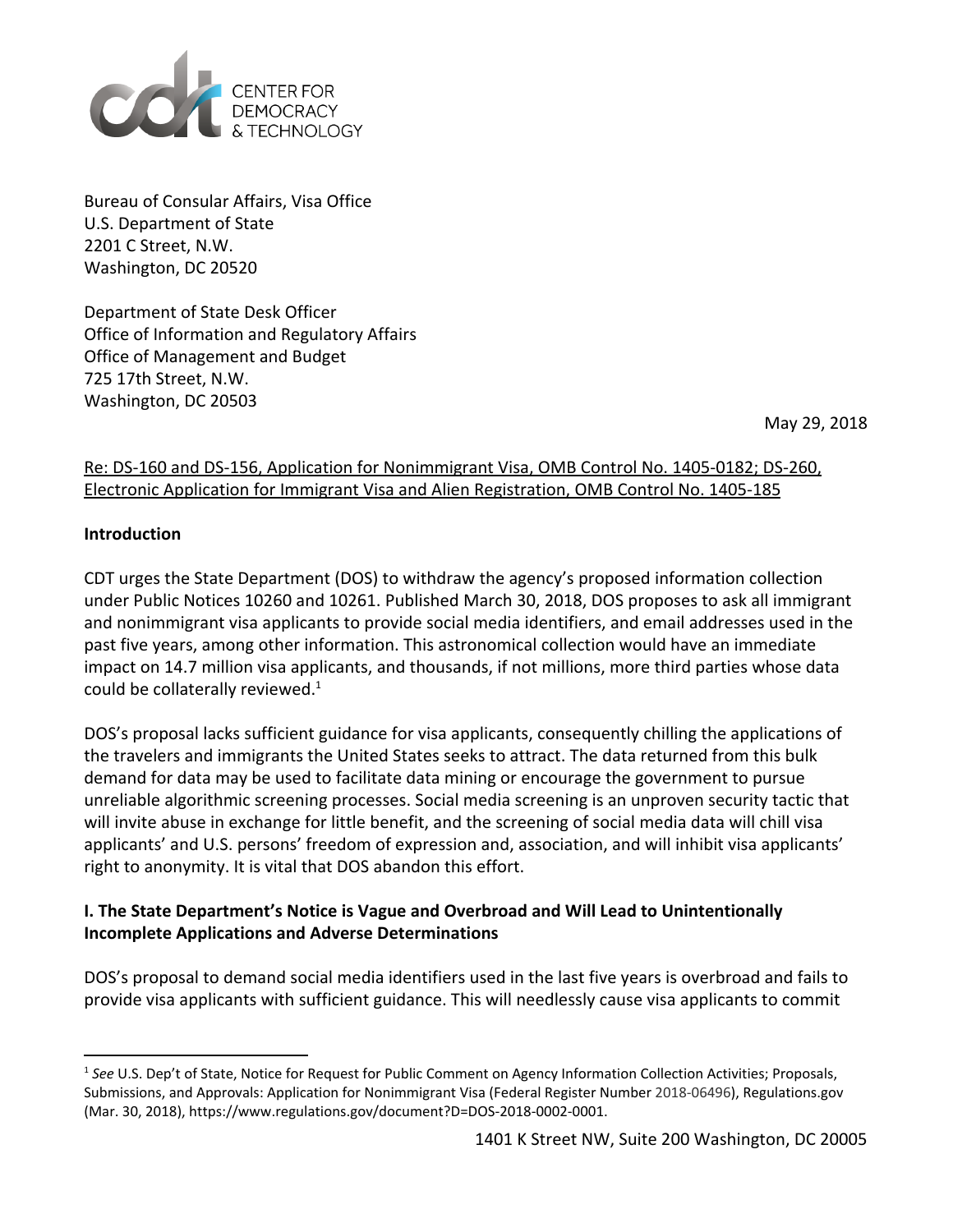

nominal errors in their applications, ultimately leaving them vulnerable to arbitrary denial of a visa or potential future denial or revocation of an immigration benefit.

DOS first began requiring visa applicants to provide their social media identifiers in May 2017, via emergency Public Notice 10065.<sup>2</sup> DOS requested "[s]ocial media platforms and identifiers, also known as handles, used during the last five years" from only a subset of visa applicants. This emergency notice became permanent in October 2017. $3$  CDT and other civil liberties organizations opposed this collection for many reasons.<sup>4</sup> Significantly, DOS failed to define 'social media platforms,' which made the notice fatally ambiguous, as applicants could only guess what DOS meant by "social media platform."<sup>5</sup>

DOS has now proposed to expand this collection to all nonimmigrant and immigrant visa applicants, almost 15 million people in total.<sup>6</sup> In response to our early criticism, DOS specified a non-exhaustive list of 20 social media platforms from which it seeks to collect social media identifiers. This proposal requires applicants to provide their social media for any of the following platforms if used in the last five years: ask.fm, Douban, Facebook, Flickr, Google+, Instagram, Linkedin, MySpace, Pinterest, Qzone, Reddit, Sina Weibo, Tencent Weibo, Tumblr, Twitter, Twoo, Vine, Vkontakte, Youku, Youtube.<sup>7</sup> DOS is also again including an open-ended solicitation for any other social media platforms and handles applicants can voluntarily disclose.

Despite these clarifications, this proposed request is still vague and overbroad. Neither the notice nor any of the supporting documents has properly addressed the consequences of an applicant mistakenly failing to include a social media handle. The requirement to report all social media handles for these 20 platforms scopes too broadly: It is not reasonable to expect a visa applicant to remember all of the social media platforms they have used in the last five years. A report in 2017 found that the average person has 7.6 active social media accounts, with the number rising to 8.7 for those aged 16-34.<sup>8</sup> Visa applicants may temporarily create an account and try a new social media platform before deciding whether or not to permanently add it to their internet rolodex. Unlike a primary email account, a social media account is often not permanently adopted, and platforms may not stay in business for

<sup>2</sup> *See* U.S. Dep't of State, Notice of Information Collection Under OMB Emergency Review: Supplemental Questions for Visa Applicants, FederalRegister.gov (May 4, 2017),

https://www.federalregister.gov/documents/2017/05/04/2017-08975/notice-of-information-collection-under-omb-emerge ncy-review-supplemental-questions-for-visa.

<sup>3</sup> *See id.*

<sup>4</sup> *See* Brennan Center, Re: 82 Fed. Reg. 6180, OMB Control No. 1405-0226; Supplemental Questions for Visa Applicants (Oct. 2, 2017), https://www.brennancenter.org/sites/default/files/StateDeptcomments-10.2.2017.pdf.

<sup>5</sup> *See id.*

<sup>6</sup> *See* U.S. Dep't of State, *supra* note 1.

 $7$  DOS has promised to include an explanation for applicants instructing them that "they do not need to list accounts designated for multiple users within a business or other organization." Agency Information Collection Activities; Proposals, Submissions, and Approvals: Application for Nonimmigrant Visa, Supporting Documents, Regulations.gov (March 30, 2018), https://www.regulations.gov/document?D=DOS-2018-0002-0001.

<sup>8</sup> *See* Colm Hebblethwaite, *The average person has 7 social media accounts*, MARKETINGTECHNEWS (Nov. 17, 2017), https://www.marketingtechnews.net/news/2017/nov/17/average-person-has-7-social-media-accounts/.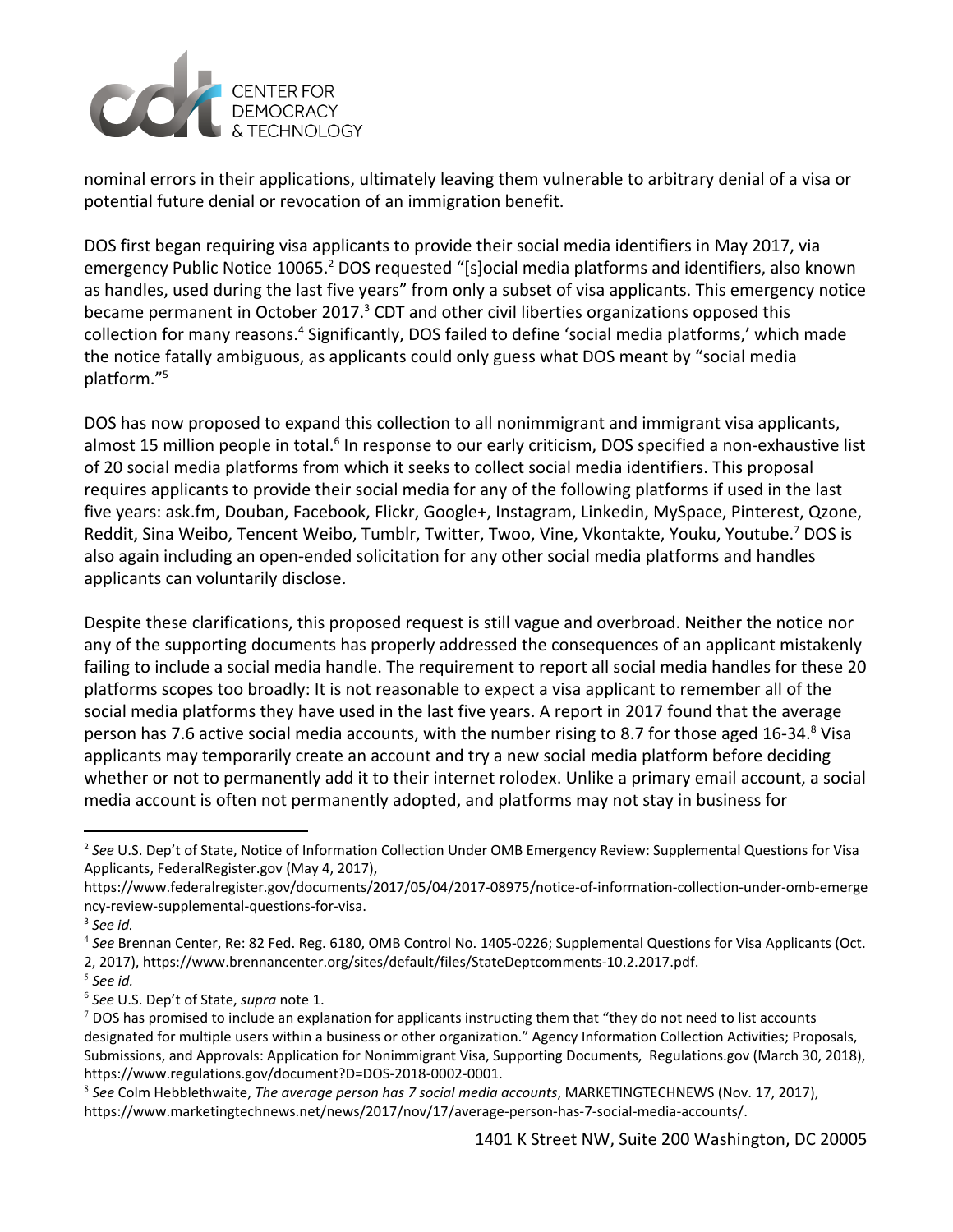

long—longevity is the exception in social media services, not the rule. Indeed, while platforms may capture the attention of millions at one moment, the wrong update or design could send users running.<sup>9</sup> Platforms that fail to sufficiently monetize their service can also rise in prominence and crash shortly after. For example, Vine emerged in 2012 and shut down by 2016.<sup>10</sup> An applicant could have easily created an account on the service and long forgotten about it—but the DOS proposal could expect her to report that account until 2021.

Visa applicants can easily overlook or forget that they own certain accounts. As an example, when a person creates a Gmail account, Google automatically creates a YouTube account for that user;<sup>11</sup> this person may not realize that he has a YouTube account that he would need to report. Other platforms allow you to log in using your existing Facebook or Twitter account, or to create accounts using an existing email account. When it is frictionless by design to create a new profile or to sign up for a new service online, it is not likely that visa applicants will recall every profile or temporary login they have created in the past five years. It is unclear whether such relatively inactive accounts are subject to the mandatory disclosure requirement. It is also unclear under what circumstances applicants must disclose their "use" of these platforms. If an individual regularly reads or views posts on these platforms without creating an account, it is unclear what she should disclose on her application.

This proposal also fails to address the consequences applicants would suffer from failing to disclose every social media platform they use and their various identifiers. How will consular officials treat a mistaken failure to disclose? Is such an oversight sufficient grounds for denying a visa? Is such an mistake sufficient grounds for visa revocation if later discovered? If an applicant receives an immigrant visa and later becomes a citizen, would this be sufficient grounds for denaturalization? The parameters of the test must be made clear for applicants and immigration officials alike. Given the realities of how people adopt and discard social media accounts, and the high stakes for visa applicants, immigration officials should be presumptively lenient about such mistakes.

Moreover, applicants do not have guidance as to how their social media information will be assessed. DOS states that it will "collect this information for identity resolution and vetting purposes based on statutory visa eligibility standards."<sup>12</sup> While the notice's supporting documents include a provision stating that DOS will instruct its consular officials to not use the "collection of social media platforms and identifiers to deny visas based on applicants' race, religion, ethnicity, national origin, political views, gender, or sexual orientation," $^{13}$  there is little practical reason applicants should take comfort in this. There is no evidence that consular officials have been or will be trained to evaluate the data on social media platforms to assess an applicant's admissibility. Such failure to effectively design a social media screening program has plagued the U.S. government's social media initiatives since they were

- <sup>10</sup> *See* Catherine Rowell, *The rise and fall of Vine: A brief timeline*, BUSINESS CHIEF (Oct. 28, 2016),
- https://www.businesschief.com/technology/5614/The-rise-and-fall-of-Vine:-A-brief-timeline.

<sup>9</sup> *See* Kaya Yurieff & Seth Fiegerman, *Snapchat user growth stagnant amid redesign backlash*, CNN (May 1, 2018), http://money.cnn.com/2018/05/01/technology/snapchat-user-growth-redesign/index.html.

<sup>11</sup> *See* GOOGLE, https://support.google.com/youtube/answer/69961 (last visited May 29, 2018).

<sup>12</sup> *See* U.S. Dep't of State, *supra* note 1.

<sup>13</sup> *See id.* Supporting documents.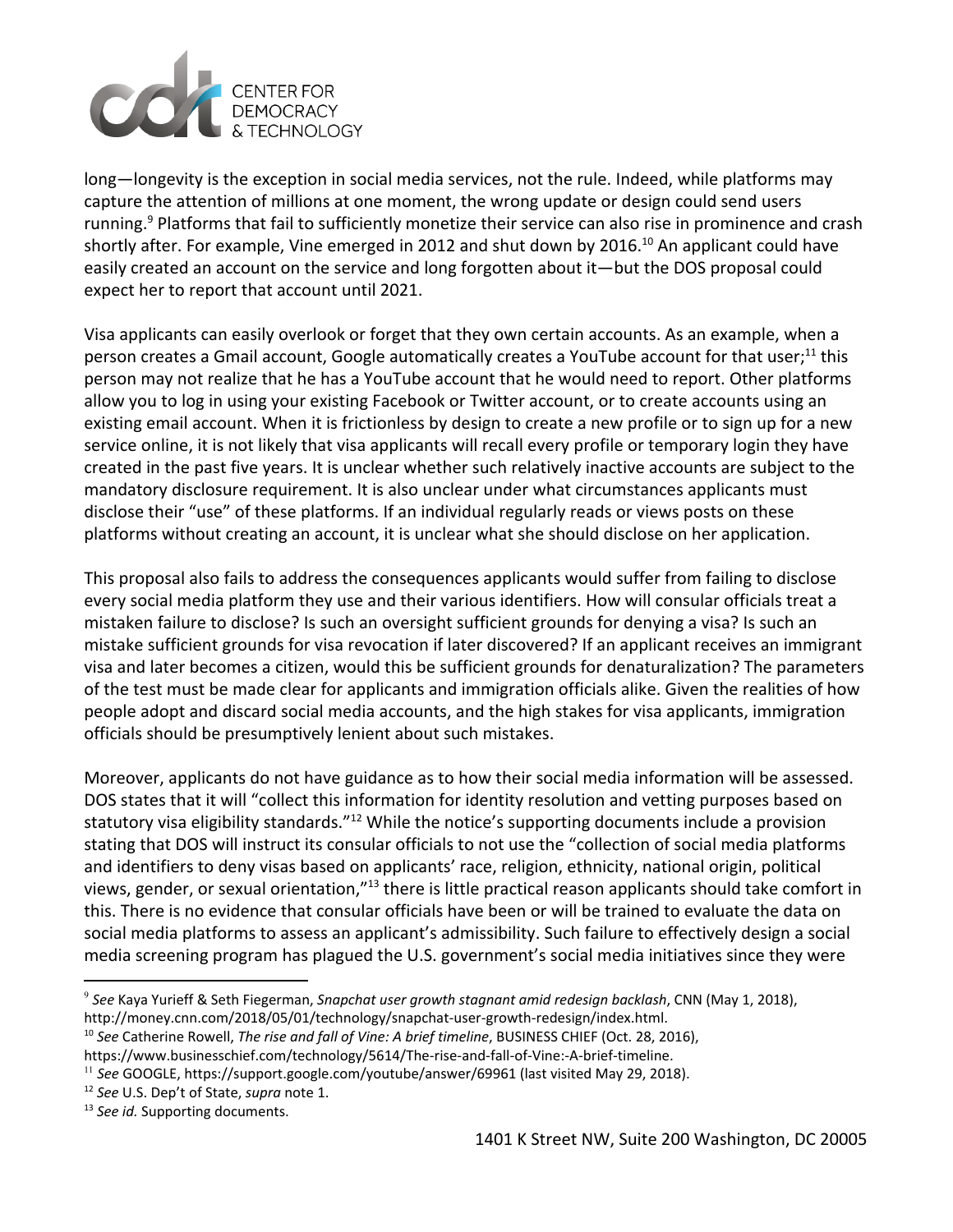

piloted. For example, in February 2017, the Office of the Inspector General (OIG) issued a report concluding that the Department of Homeland Security's (DHS) social media screening pilots do not have clear success criteria, and that DHS therefore may not be able to design an effective social media screening program.<sup>14</sup> The OIG also recommended that DHS develop and implement "well-defined, clear, and measurable objectives and standards<sup>"15</sup> to evaluate its social media screening pilot programs. Theses same recommendations would be highly applicable to any evaluation of social media information by DOS. But, with no apparent training of consular officials or public disclosure of plans to implement a training program or guidelines, visa applicants have ample cause to worry that DOS's program will be plagued by the same failures, which could lead to discrimination and mistaken negative interpretations of their social media data.

DOS has also not provided guidance on what it will do with the collected social media identifiers. This proposal fails to state whether social media screening will take place on a routine basis, or if profiles will be reviewed once an application has already been flagged. Applicants are also not told if information from their social media profiles will be collected, retained or shared with other agencies. Confusion still exists about the recent Systems of Record Notice issued from the Department of Homeland Security in October 2017.<sup>16</sup> There, DHS issued a notice stating that social media information would be retained in Alien Files, the official immigration files of immigrants and certain classes of nonimmigrants. It is unclear from that notice whether DOS intends to retain the social media identifiers and associated social media content in Alien Files. CDT and many other civil liberties organizations oppose the retention of social media data for many reasons, including the treatment of such individuals as second-class citizens.<sup>17</sup>

The consequences of the vagueness and overbreadth of this proposal are stark: the US will lose visa applicants from the very people the U.S. seeks to attract. Students will attend universities elsewhere and highly skilled employees will pursue opportunities in other countries.<sup>18</sup> A prohibitively difficult or unattractive barrier to entry causes the U.S. to lose its competitive edge in education, business, and tourism. The U.S. will also lose out on cultural exchanges that have been vital to the growth of the country politically, socially, and commercially.

Visa adjudications are highly consequential: In the immigrant visa context, individuals seek long term entry into the United States in order to reunite with family members or to pursue employment opportunities. Nonimmigrants seek entry to study or travel and experience a new country. Consular

https://www.oig.dhs.gov/sites/default/files/assets/2017/OIG-17-40-Feb17.pdf.

*<sup>14</sup> See* Office of Inspector General, Dep't of Homeland Security, DHS' Pilots for Social Media Screening Need Increased Rigor to Ensure Scalability and Long-term Success, No. OIG-17-40 (Feb. 27, 2017),

<sup>15</sup> *See id.* at 2.

<sup>&</sup>lt;sup>16</sup> See Privacy Act of 1974; System of Records, Dep't of Homeland Security, FederalRegister.gov (Sept. 18, 2017), https://www.federalregister.gov/documents/2017/09/18/2017-19365/privacy-act-of-1974-system-of-records.

<sup>17</sup> *See* Center for Democracy & Technology, *Coalition Letter Opposing DHS Social Media Retention*, CTR. FOR DEMOCRACY & TECH. (Oct. 19, 2017), https://cdt.org/insight/coalition-letter-opposing-dhs-social-media-retention/.

<sup>18</sup> *See* Richard Florida, *How Trump Threatens America's Talent Edge*, CITYLAB (Jan. 31, 2017)

https://www.citylab.com/life/2017/01/how-trump-threatens-americas-talent-and-innovation-edge/515010/.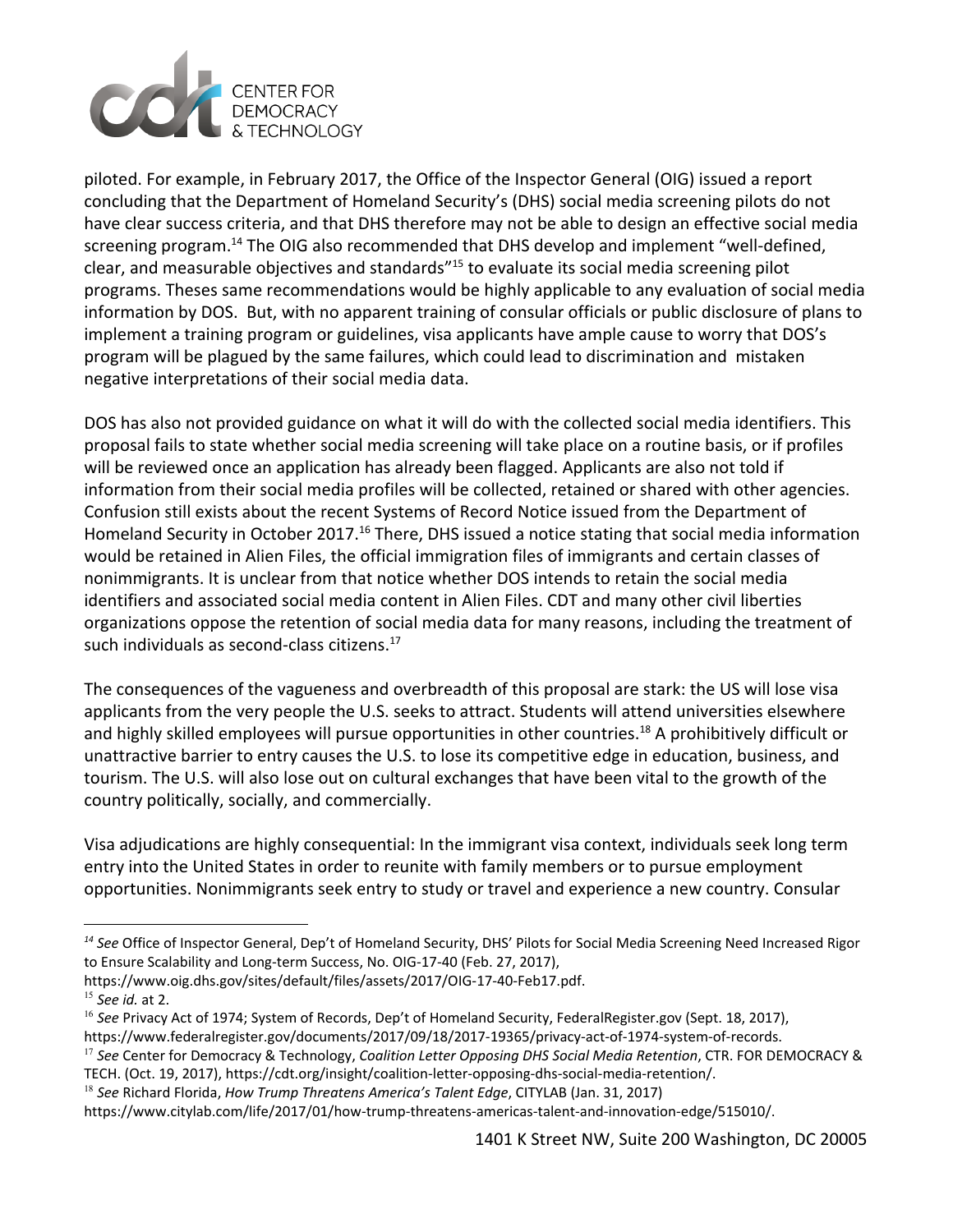

officials have an incredible degree of discretion in making determinations as to who is eligible for admission into the United States.

Visa applicants are therefore vulnerable to bad data, mistaken negative inferences, the internalized prejudices of consular officials or ICE agents conducting security assessments. This proposal offers no recourse for redress. In many cases, applicants are not provided the reasoning for their visa denial or allowed to view the evidence that persuaded the consular official they were ineligible. Furthermore, due to the doctrine of consular non-reviewability, applicants are not afforded any path to appeal an adverse decision. Given this balance of power, it is vital that DOS focus on collecting, reviewing, and assessing reliable, digestible information that visa applicants can reasonably provide. Soliciting information that is difficult to remember in its entirety and— as discussed below—is also difficult to understand will only make the visa adjudications process slower, more discriminatory, and more arbitrary, and will chill individuals from seeking to enter the United States, to our detriment.

## **II. Social Media Content is Not Easily Interpreted and Will Likely Lead to the Use of Problematic Algorithmic Screening**

DOS should not make visa determinations using context-dependent social media information. Social media communication, like most human interactions, is idiosyncratic. Deciphering the meaning of statements is difficult without an intimate understanding of the context in which they are made. Parsing meaning from text is particularly difficult when communications employ slang, sarcasm, or non-textual information including emojis, GIFs, and "likes." Visa applicants' social media content will also often contain foreign languages, further increasing the complexity of analyzing this information. Interpretive errors are thus not only likely but inevitable, and the relevance and value of social media is likely to be minimal.

Moreover, DOS is requesting more data than human analysts could possibly review. Given the realities of limited time and resources, coupled with the U.S. government's demonstrated appetite for big data analysis,  $19$  this collection raises concerns that data collected could be used to facilitate bulk data mining and algorithmic screening.

Recently, Immigration and Customs Enforcement (ICE) explored establishing an automated vetting system that would input applicants' social media data into predictive machine-learning models to generate investigative leads . This proposal, known as "Visa Lifecycle Vetting" (formerly "Extreme Vetting"), originated from President Donald Trump's immigration directives,  $20$  including Executive

<sup>19</sup> *See, e.g.,* Immigration & Customs Enforcement Homeland Security Investigations (hereinafter "ICE-HSI"), "ICE-HSI Data Analysis Service: Solicitation Number HSCEMD-17-R-0010," FedBizOpps.Gov, June 12, 2017. *See* also Brennan Center for Justice, *ICE Extreme Vetting Initiative: A Resource Page*,

https://www.brennancenter.org/analysis/ice-extreme-vetting-initiativeresource-page.

 $20$  See ICE-HSI, "Extreme Vetting Initiative: STATEMENT OF OBJECTIVES (SOO)," June 12, 2017, FedBizOpps.Gov (hereinafter "Statement of Objectives").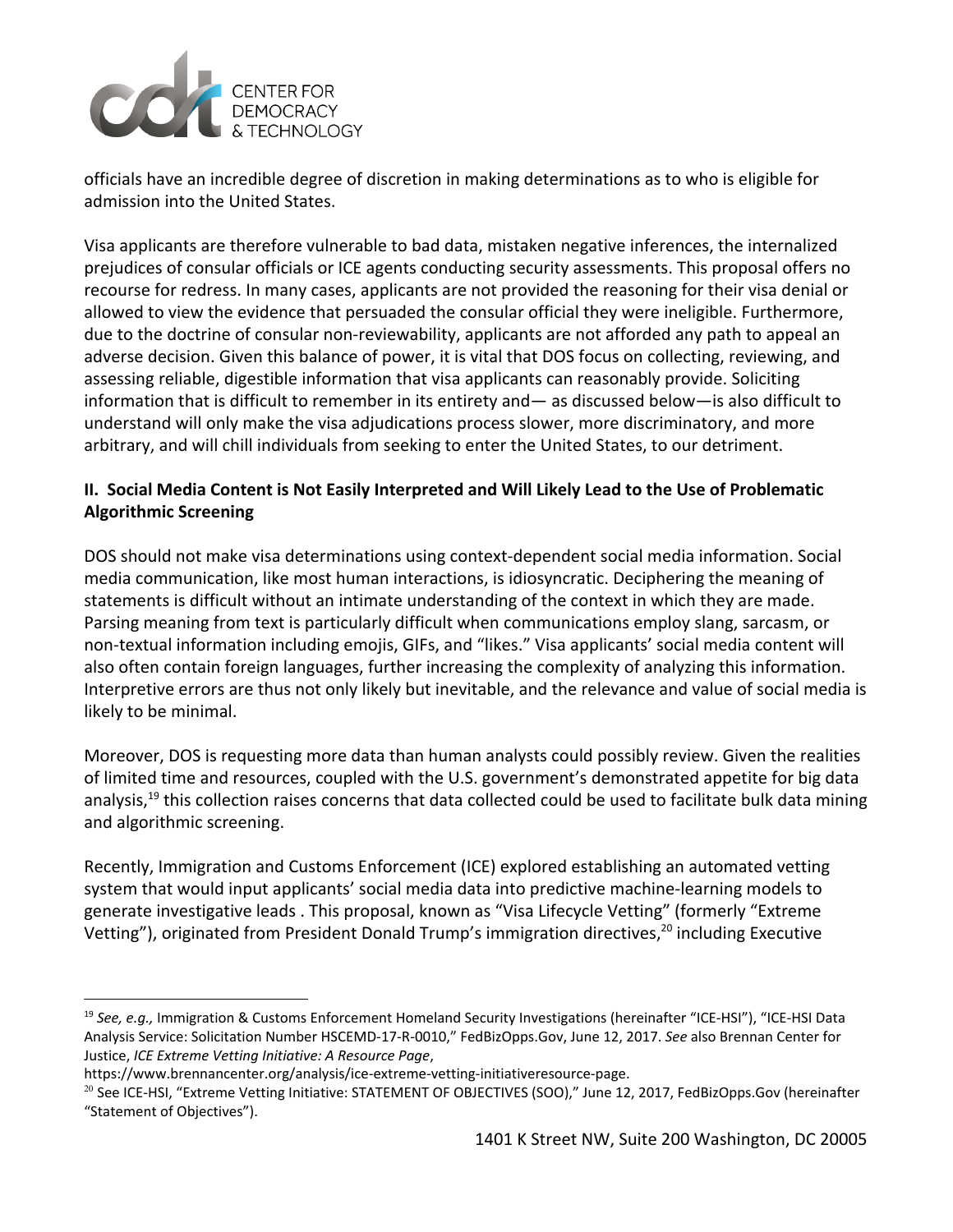

Order 13780, known as "the Muslim Ban."<sup>21</sup> While ICE has halted the machine-learning aspect of this initiative due to cost and logistical constraints, ICE has yet to acknowledge some of the inherent deficiencies with machine-based vetting or confirm that it will not continue to pursue the creation of an automated screening program.<sup>22</sup> Specifically, ICE sought to "evaluate an applicant's probability of becoming a positively contributing member of society as well as their ability to contribute to national interests,"<sup>23</sup> and predict whether those entering the U.S. intended to commit a crime or terrorist attack once they arrived here. Currently ICE has not described precisely how this program's replacement would work, other than saying that it will for now solicit a "labor contract" for manual—or human review—monitoring of social media.<sup>24</sup>

DOS's intent to access vast amounts of social media information, combined with its lack of a stated plan for using or parsing that information, raises the concern that DOS could attempt to implement an automated vetting system. Such a system would be inherently technologically deficient and prone to discrimination. As CDT has explained in a recent white paper, $25$  automated tools for analyzing the text of social media posts cannot reliably interpret the meaning of a post or the speaker's intent. In the case of ICE's Visa Lifecycle Vetting plan, the criteria ICE sought to predict were amorphous and undefined, leading 54 of the nation's leading computer science experts sent a letter to DHS, stating that "no computational methods can provide reliable or objective assessments of the traits that ICE seeks to measure."<sup>26</sup> Because DOS has not indicated how it will use the social media data it collects, it is likely that any screening process that evaluates this social media data will involve the application of vague criteria, whether by algorithm or by human analyst. Because automated tools cannot conduct a nuanced evaluation of an applicant for entry into the United States, they would likely resort to proxies that are easier for computers to discern, such as the existence of religious imagery in photos. Such proxies would likely facilitate discriminatory targeting and would have very little actual power to predict eligibility.

#### The use of automated tools to predict whether a person, or a person's conduct, meets amorphous

https://www.washingtonpost.com/news/the-switch/wp/2018/05/17/ice-just-abandoned-its-dream-of-extreme-vetting-soft ware-that-could-predict-whether-a-foreign-visitor-would-become-a-terrorist/.

<sup>23</sup> *See id.*

http://www.pogo.org/blog/2018/05/ice-backs-down-on-extreme-vetting-automated-social-media-scanning.html; *see also*, Natasha Duarte, *ICE Finds Out It Can't Automate Immigration Vetting. Now What?*, CTR. FOR DEMOCRACY & TECH. (May 22, 2018), https://cdt.org/blog/ice-cant-automate-immigration-vetting/.

 $^{26}$  Center for Constitutional Rights, Coalition Letter to DHS Opposing Extreme Vetting Initiative (Nov. 16, 2017), https://ccrjustice.org/coalition-letter-dhs-opposing-extreme-vetting-initiative.

1401 K Street NW, Suite 200 Washington, DC 20005

<sup>&</sup>lt;sup>21</sup> The White House Executive Order 13769, (Protecting the Nation from Foreign Terrorist Entry into the United States) (Mar. 6, 2017),

https://www.whitehouse.gov/presidential-actions/executive-order-protecting-nation-foreign-terrorist-entry-united-states-2/.

<sup>&</sup>lt;sup>22</sup> See Drew Harwell & Nick Miroff, ICE just abandoned its dream of 'extreme vetting" software that could predict whether a *foreign visitor would become a terrorist*, WASH. POST (May 17, 2018),

<sup>24</sup> Jake Laperruque, *ICE Backs Down on "Extreme Vetting" Automated Social Media Scanning*, PROJECT ON GOVERNMENT OVERSIGHT (POGO) (May 23, 2018),

<sup>25</sup> Natasha Duarte, Emma Llanso & Anna Loup, *Mixed Messages? The Limits of Automated Social Media Content Analysis*, Center for Democracy & Technology (Nov. 2017), https://cdt.org/files/2017/11/Mixed-Messages-Paper.pdf.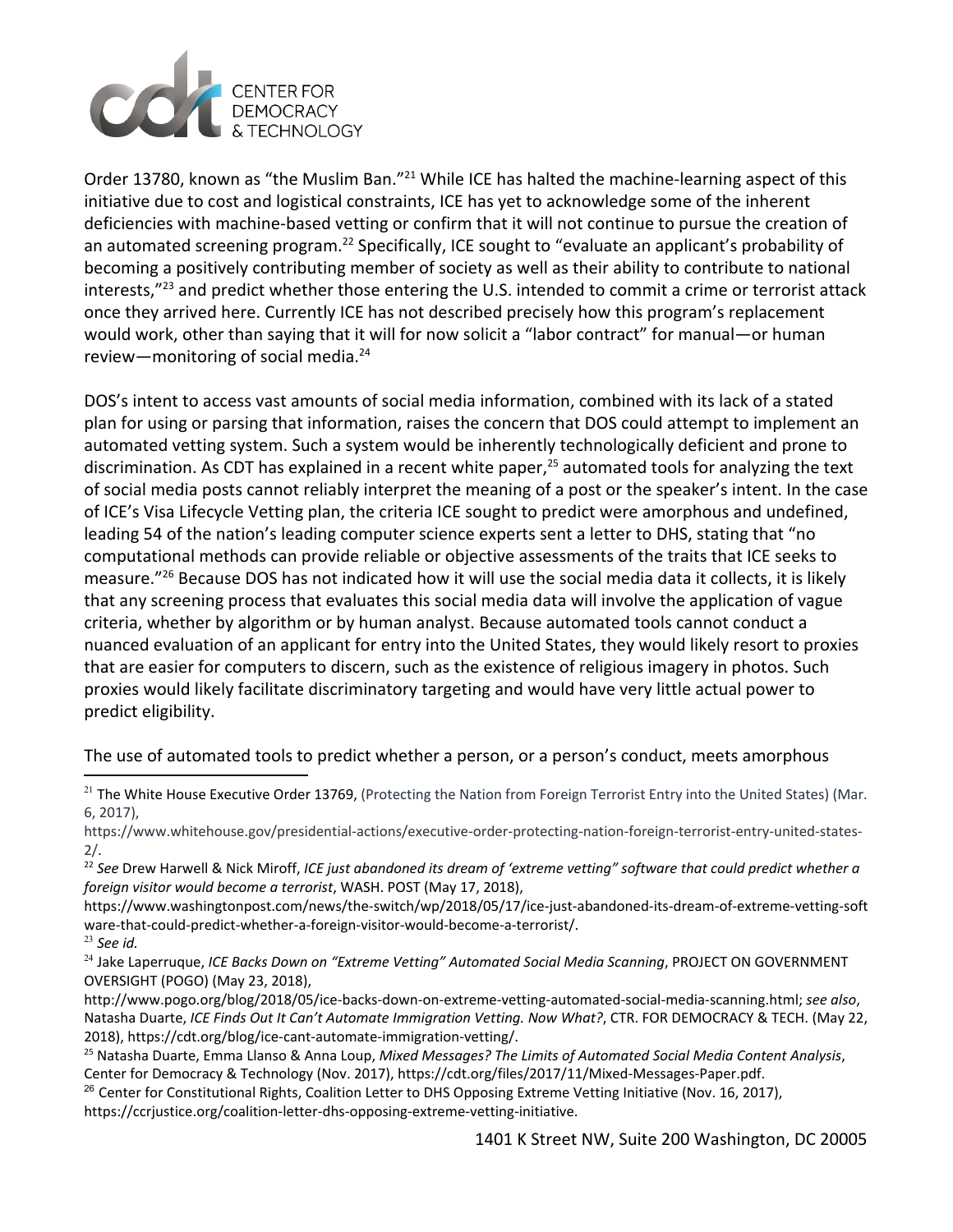

criteria would disproportionately harm minority groups. Machine learning models tend to reflect and even amplify any biases in the data used to train them. When these models are used for social media analysis, they often produce higher error rates when analyzing the speech of minority group members. For example, research shows that many popular social media analysis tools cannot accurately process tweets using language common among African-American Twitter users.<sup>27</sup> The tools in the study misidentified these tweets as not being in English at all, with one tool classifying the tweets as being in Danish with 99.9% confidence.<sup>28</sup> These biases are exacerbated by the fact that most available tools for performing this kind of analysis only work on English-language text.<sup>29</sup>

Indeed, one of the primary findings of our white paper was that "[d]ecisions based on automated social media content analysis risk further marginalizing and disproportionately censoring groups that already face discrimination,"<sup>30</sup> citing low accuracy rates for non-English languages and vernaculars associated with minority groups.

## **III. Social Media Screening Is Unlikely to Yield Relevant Security Information**

There is no reason to believe that soliciting social media handles will yield a significant security benefit. DOS appears to believe that it can identify potential security threats by scrutinizing people's online speech, but research shows that such expressive conduct is not a valid predictor of one's propensity to commit an act of violence.<sup>31</sup> Furthermore, DOS has not demonstrated that social media data will provide it with the ability to better enforce the Immigration and Nationality Act. The supporting documents state that, "Department of State consular officers will use the information collected in the visa adjudication process, coordinating with other Department officials and with partner U.S. government agencies as appropriate, to determine applicants' eligibility for a visa under applicable U.S. law. *These determinations would not be possible without collecting this information.*"<sup>32</sup> However DOS

 $27$  Su Lin Blodgett & Brendan O'Connor, Racial Disparity in Natural Language Processing: A Case Study of Social Media African-American English at 1-2, Proceedings of the Fairness, Accountability, and Transparency in Machine Learning Conference (2017), https://arxiv.org/pdf/1707.00061.pdf.

<sup>28</sup> *Id.*

<sup>29</sup> *See* Julia Hirschberg & Christopher D. Manning, Advances in Natural Language Processing, 349 Science 261, 261 (July 17, 2015), https://cs224d.stanford.edu/papers/advances.pdf; Fredrik Johansson, Lisa Kaati & Magnus Sahlgren, Detecting Linguistic Markers of Violent Extremism in Online Environments, in Combating Violent Extremism and Radicalization in the Digital Era, 374–90 (2016), https://www.foi.se/download/18.3bca00611589ae7987820d/1480076542059/ FOI-S--5452--SE.pdf.

<sup>30</sup> *See* Duarte, Llanso & Loup, *supra* note 23, at 4, 8, 13.

<sup>&</sup>lt;sup>31</sup> Patel, Faiza & Koushik, Meghan, Countering Violent Extremism, Brennan Center for Justice (2017) p. 15 https://www.brennancenter.org/sites/default/files/publications/Brennan%20Center%20CVE%20Report\_0.pdf ("Extreme or radical views are often assumed to lie at the heart of terrorism. But evidence shows that

the overwhelming majority of people who hold radical beliefs do not engage in, nor support, violence.")

<sup>&</sup>lt;sup>32</sup> Agency Information Collection Activities; Proposals, Submissions, and Approvals: Application for Nonimmigrant Visa, Supporting Documents, Regulations.gov (March 30, 2018),

https://www.regulations.gov/document?D=DOS-2018-0002-0001 (emphasis added).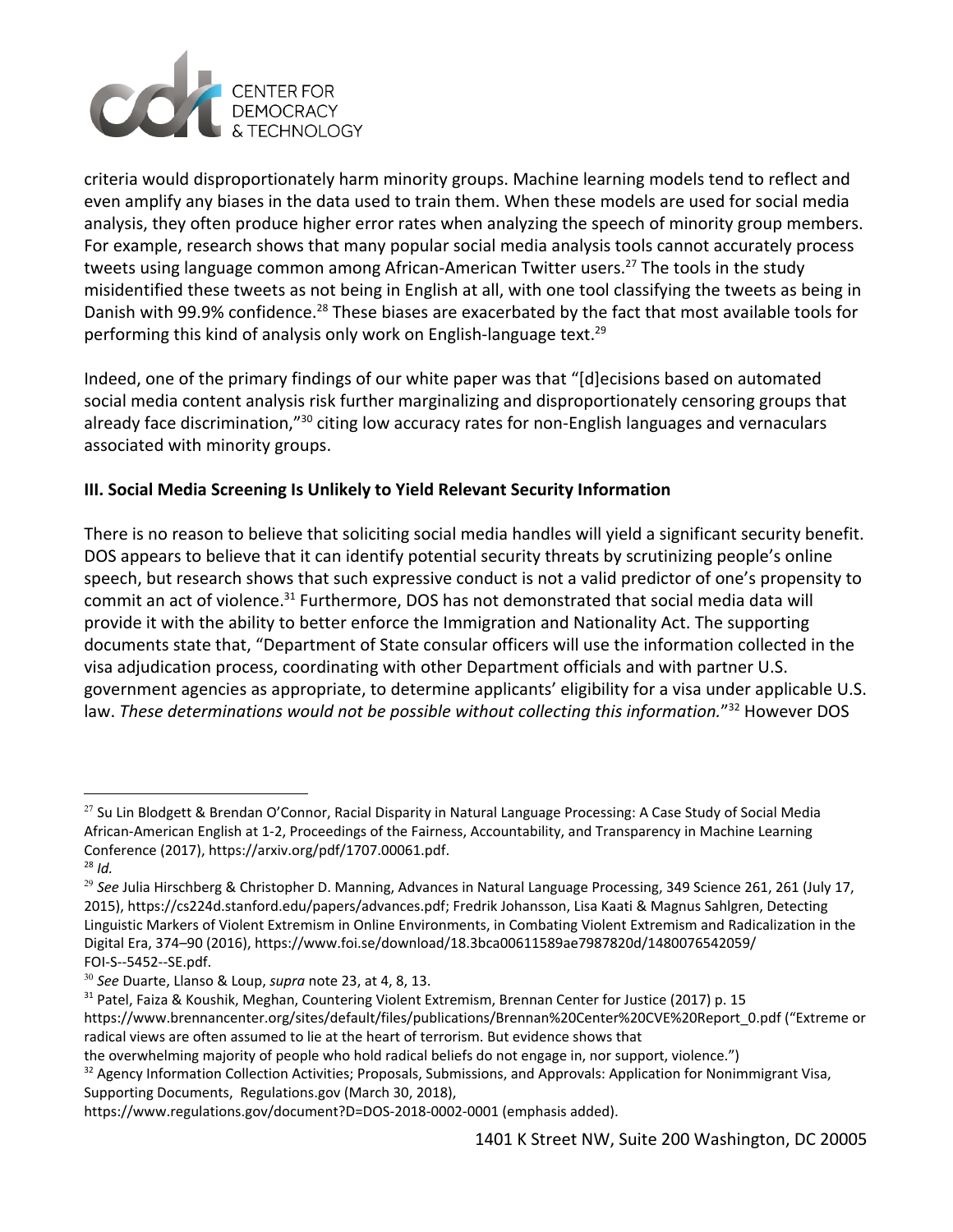

provides no evidence to support this assertion. Indeed, DOS already has access to ample resources to assess an individual's admissibility for a visa.<sup>33</sup>

Additionally, there is no evidence to suggest that DOS has developed a strategy for evaluating social media data. As discussed above, a recent independent audit of DHS's social media pilot programs raised serious questions about their validity and efficacy.<sup>34</sup> The audit found that insufficient metrics were in place to measure the programs' effectiveness, and that absent valid metrics and evaluation criteria, the programs would be of little utility in planning or implementing additional social media screening initiatives. DOS has solicited social media data for a year, and no audit has been conducted to demonstrate the efficacy in that smaller collection. If the purpose of this initiative is greater security and enforcement of the INA, turning to social media data appears to occupy scarce resources while providing limited utility.

Furthermore, social media screening is comically easy for bad actors to circumvent. Knowing that DOS will be combing through social media data, would-be criminals and terrorists can simply delete or manipulate their online social media behaviors, and disclose only newly-created, sanitized social media accounts to DOS during the visa application process in order to evade detection. They may also simply use online services that do not appear on DOS's list. Thus, the kind of social media screening DOS is contemplating would be invasive, potentially abusive, and likely expensive, while yielding little actual security or screening benefit.

# **IV. This Proposal Will Chill Free Speech, Association, and Inhibit the Right to Anonymity**

Demanding social media information will chill visa applicants' exercise of their rights to freedom of speech and association, as well as their right to anonymity. Applicants will feel pressure to self-censor, delete their social media accounts, and disengage from online spaces rather than risk denial of a visa, with negative consequences for their social, political, and business activities. For example, such individuals could feel pressure not to criticise a U.S. policy, or the policies of our allies. This is unacceptable and could curtail social and political movements around the world. In Iran, for example,

<sup>&</sup>lt;sup>33</sup> One of their main sources is the Consular Consolidated Database. This database is "the repository of data flows between the Department of Homeland Security (DHS), the Federal Bureau of Investigation (FBI), the Department of Defense (DOD), and other federal agencies that provide input into the visa and passport review and approval systems." U.S. Dep't of State, Privacy Impact Assessment (PIA) Consular Consolidated Database (CCD) Version 0.4.00.00 (July 17, 2015),

https://www.state.gov/documents/organization/242316.pdf. Consular officials are aided in their screening efforts through the use of 'Security Advisory Opinions,' which is "a U.S. Government mechanism to coordinate third-agency checks on visa applicants about whom the State Department have security-related concerns." U.S. Dep't of Homeland Security, Privacy Impact Assessment for the Visa Security Program Tracking System (Aug. 27, 2009),

https://www.dhs.gov/xlibrary/assets/privacy/privacy\_pia\_ice\_vsptsnet.pdf.

<sup>34</sup> *See* Office of Inspector General, Dep't of Homeland Security, DHS' Pilots for Social Media Screening Need Increased Rigor to Ensure Scalability and Long-term Success, No. OIG-17-40 (Feb. 27, 2017),

https://www.oig.dhs.gov/sites/default/files/assets/2017/OIG-17-40-Feb17.pdf.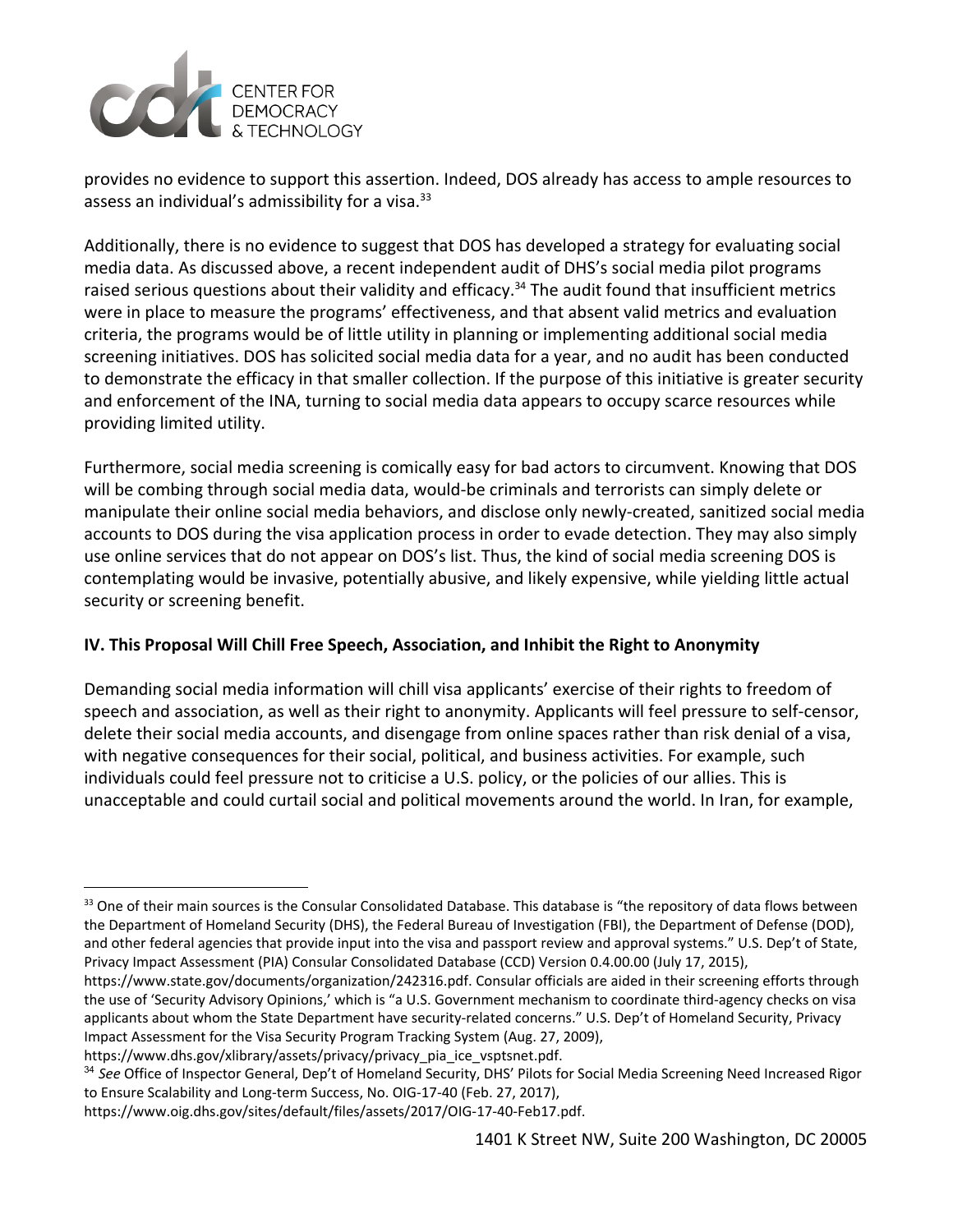

use of social media has been credited with aiding activism for nearly a decade, from the Green Movement in 2009 $^{35}$  to political demonstrations in January 2018. $^{36}$ 

Applicants may also limit their social media engagements for fear that casual connections on social media may be perceived as a suspicious affiliation. For example, DOS could perceive an applicant's relationship with a Facebook friend or an Instagram follower as an intimate association, even though social media connections need not be based on any actual relationship. Current treatment of social media data in immigration provides cause for concern. Social media connections have already been used to allege gang affiliation in the United States, in both the criminal and immigration contexts.<sup>37</sup> ICE Homeland Security Investigations, a government agency that provides DOS with security screenings for suspect visa applicants, have alleged that a teenager's "friends" on Facebook is an indication of affiliation with gang members.<sup>38</sup> Photos in which young men wear popular sports team hats like the Chicago Bulls, LA Lakers, or popular music apparel are used to allege gang affiliation.<sup>39</sup> Such flimsy 'evidence' has been used to justify bond denials and denial of discretionary immigration benefits. And again, in the visa context applicants have no redress process or right to correct mistaken inferences.

These stories are, unsurprisingly, becoming more common as social media screening is adopted by more agents of the U.S. government. As these scenarios proliferate, visa applicants will no doubt take steps to protect themselves, limiting their engagements on these platforms and restricting the individuals they connect with.

This proposal will not also chill the expressive activities of U.S. persons. Immigrant and nonimmigrant activists have long been responsible for important reforms in our society, and government social media monitoring will jeopardize their vital engagement in civic action. The public will lose valuable voices and perspectives in public debate if immigrants feel restrained in their freedom of speech.

<sup>35</sup> *See* Somayeh Moghanizadeh, Thesis: *The role of social media in Iran's Green Movement*, University of Gothenberg, May 2013, https://gupea.ub.gu.se/bitstream/2077/34206/1/gupea\_2077\_34206\_1.pdf.

<sup>36</sup> *See* Samantha Madison, *How Social Media Has Changed the Way Political Movements Organize*, GOVERNMENTTECHNOLOGY.COM (Jan. 10, 2017),

http://www.govtech.com/social/How-Social-Media-Has-Changed-the-Way-Political-Movements-Organize.html*; see also*, CBC News, *Social media plays 'extremely important' role in Iranian protests despite censorship*, CBC (Jan. 4, 2018), http://www.cbc.ca/news/technology/iran-protests-social-media-telegram-1.4471226; *see also* Sheera Frenkel, *Iranian Authorities Block Access to Social Media Tools*, N.Y. TIMES (Jan. 2, 2018),

https://www.nytimes.com/2018/01/02/technology/iran-protests-social-media.html.

<sup>&</sup>lt;sup>37</sup> Jareyah Bradley, New Report: Trends in Gang Allegations Against Immigrant Youth Analyzed by the ILRC, IMMIGRANT LEGAL RESOURCE CENTER (May 21, 2018),

https://www.ilrc.org/new-report-trends-gang-allegations-against-immigrant-youth-analyzed-ilrc*; see also* Max Rivlin-Nadler, *How Philadelphia's Social Media-Driven Gang Policing Is Stealing Years From Young People*, THE APPEAL (Jan. 19, 2018),

https://injusticetoday.com/how-philadelphias-social-media-driven-gang-policing-is-stealing-years-from-young-people-fa6a8 dacead9.

<sup>&</sup>lt;sup>38</sup> LAILA L. HLASS & RACHEL PRANDINI, IMMIGRANT LEGAL RESOURCE CENTER, DEPORTATION BY ANY MEANS NECESSARY: HOW IMMIGRATION OFFICIALS ARE LABELNG IMMIGRANT YOUTH AS GANG MEMBERS (2018)

https://www.ilrc.org/sites/default/files/resources/deport\_by\_any\_means\_nec-20180521.pdf.

<sup>39</sup> *Id.* at 11.